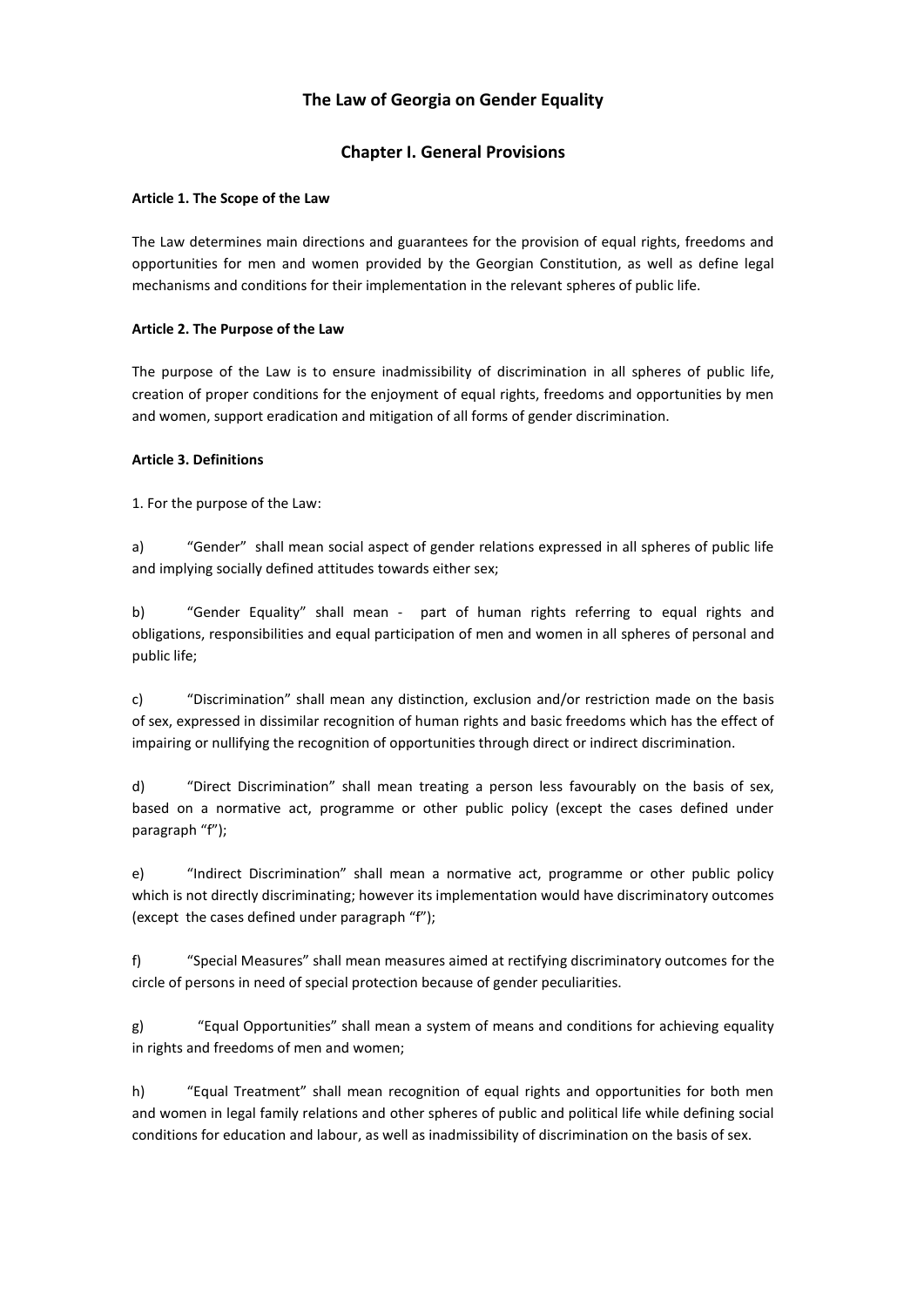2. Other terms used in the Law shall be applied as defined by the current legislation in the absence of any special provisions.

# **Chapter II. Guarantees for Ensuring Gender Equality**

### **Article 4. Guarantees for ensuring gender equality**

- 1. The State shall support and ensure equal rights of men and women in political, economic, social and cultural life;
- 2. To maintain gender equality, the following shall be guaranteed without discrimination:
	- a. individual rights and freedoms of men and women;
	- b. access to education and free choice of education at all stages of learning for women and men ;
	- c. equal rights of spouses;
	- d. equal rights and obligations related to children;
	- e. equal rights and obligations of men and women to act as children's guardians, caretakers, custodians, or foster parents;
	- f. combating violence in the family and society;
	- g. freedom of choice of profession or type of labour, professional advancement, and vocational education;
	- h. holding civil service positions on the basis of professionalism, abilities and qualifications;
	- i. maintaining equality in evaluating the quality of work performed by women and men;
	- j. equal social protection of women and men in case of sickness and while defining disability status;
	- k. creating equal opportunities for the protection of health of women and men;
	- l. creating equal opportunities for women and men in terms of access to information.
	- 3. The Georgian legislation on gender equality is based on the Constitution of Georgia, international treaties and agreements, the given Law and other normative acts.

#### **Article 5. Gender statistics**

Official statistical reports related to gender issues shall contain gender disaggregated data.

#### **Article 6. Gender equality in labour relations**

- 1. Labour relations shall not allow for:
	- a. discrimination, persecution and/or harassment of a person, which is aimed at or results in the creation of intimidating, hostile, humiliating, degrading or offensive atmosphere.
	- b. any adverse verbal, non-verbal or physical behaviour of sexual nature aimed at or resulting in personal offence or creating intimidating, hostile or humiliating environment.
- 2. The State shall facilitate equal access to employment to both men and women.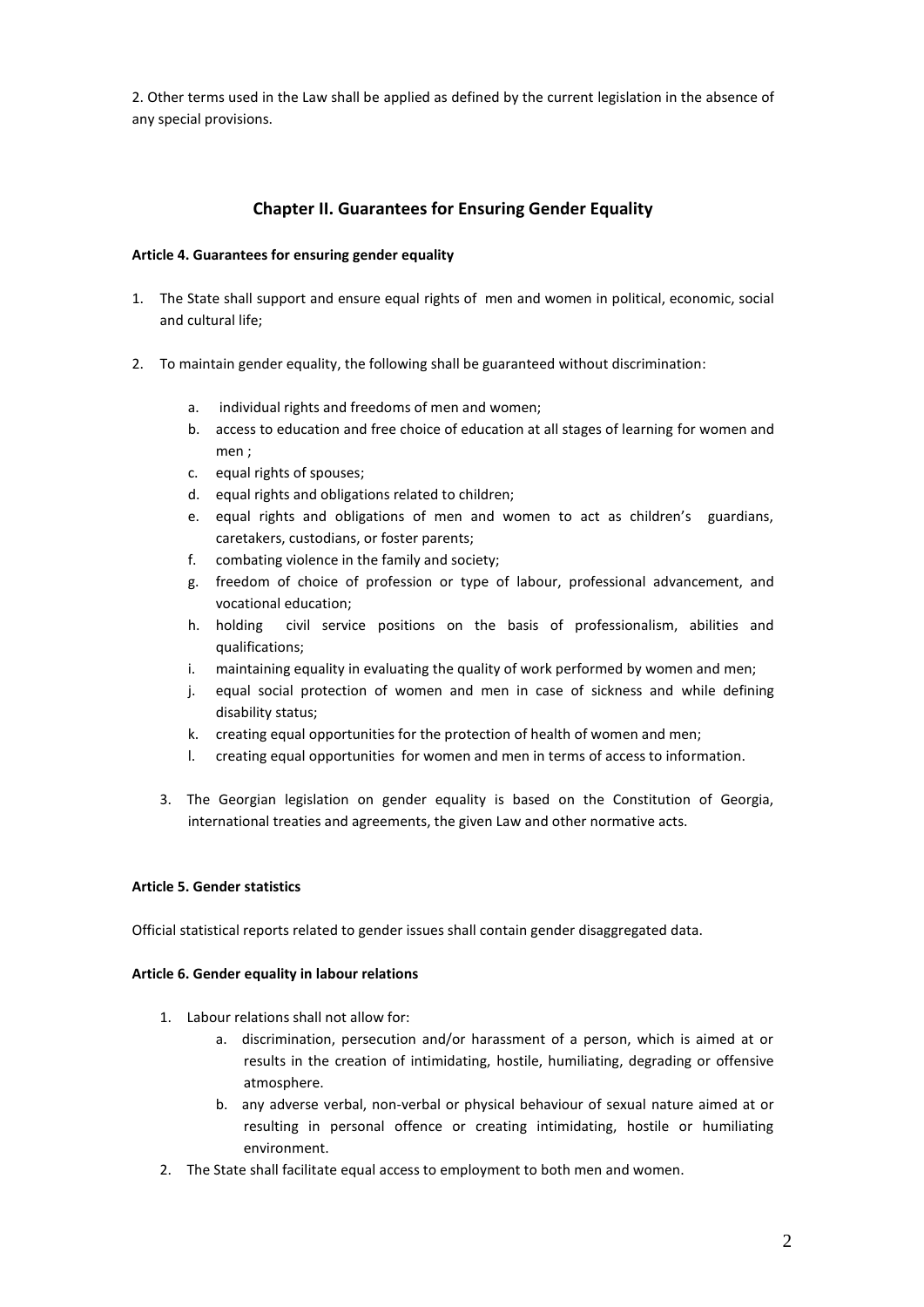- 3. During recruitment and performing professional obligations, individuals may be subject to unequal treatment on the basis of sex and /or put in unequal conditions, provided that it is defined by the type of work, its specifics or conditions of performance, serves the legitimate purpose and represents adequate as well as necessary means for its achievement.
- 4. Rules defined by the Georgian legislation shall ensure provision of favourable conditions of work for pregnant women and breastfeeding mothers, which does not allow for their employment in extreme, harmful or hazardous conditions, as well as in night shifts.

## **Article 7. State guarantees of gender equality in education and science**

- 1. Everybody has the right to choose profession and field of expertise according to their individual capacities. Ensuring such equality shall be achieved through equal access to general, professional and high education without discrimination.
- 2. The State shall ensure that equal conditions are created for men and women in terms of access to general, professional, and high education, including participation in education and research processes.

#### **Article 8. Equal distribution of information resources**

The State and local self-governing bodies, legal persons of public and private law shall ensure equal access of men and women to their resources in compliance with the rules defined by the legislation, including information resources, irrespective of differences on the basis of sex.

#### **Article 9. Maintaining gender equality in health and social sector**

- 1. Equal access to medical assistance without discrimination is ensured for the population in the spheres of health and social protection.
- 2. Special measures taken for the protection of maternal and children's health, or family planning and women's reproductive rights shall not be considered as discrimination, including the State policy for the protection of pregnancy and motherhood, as well as other gender sensitive measures.

#### **Article 10. Ensuring gender equality in family relations**

- 1. In family relations, marriage and divorce, women and men shall enjoy equal personal and property rights, including the right to choose surname, professional and activities, and have equal responsibilities. There shall be no discrimination or partiality with regards to rights and obligations in family relations.
- 2. Women and men shall have equal rights in the family to independently take decisions regarding their participation in labour or public activities.
- 3. Issues of raising children and other family matters shall be dealt by spouses jointly, based on their mutual agreement. Equal opportunities of spouses in terms of their labour activities and childcare shall be guaranteed and ensured.
- 4. Rights and obligations of spouses in terms of family labour shall be equal.
- 5. Spouses shall enjoy equal rights to own, acquire, manage, utilize and dispose property.
- 6. Spouses shall enjoy equal rights to participate in leisure activities and all spheres of cultural life.

#### **Article 11. Guarantees for equal election rights**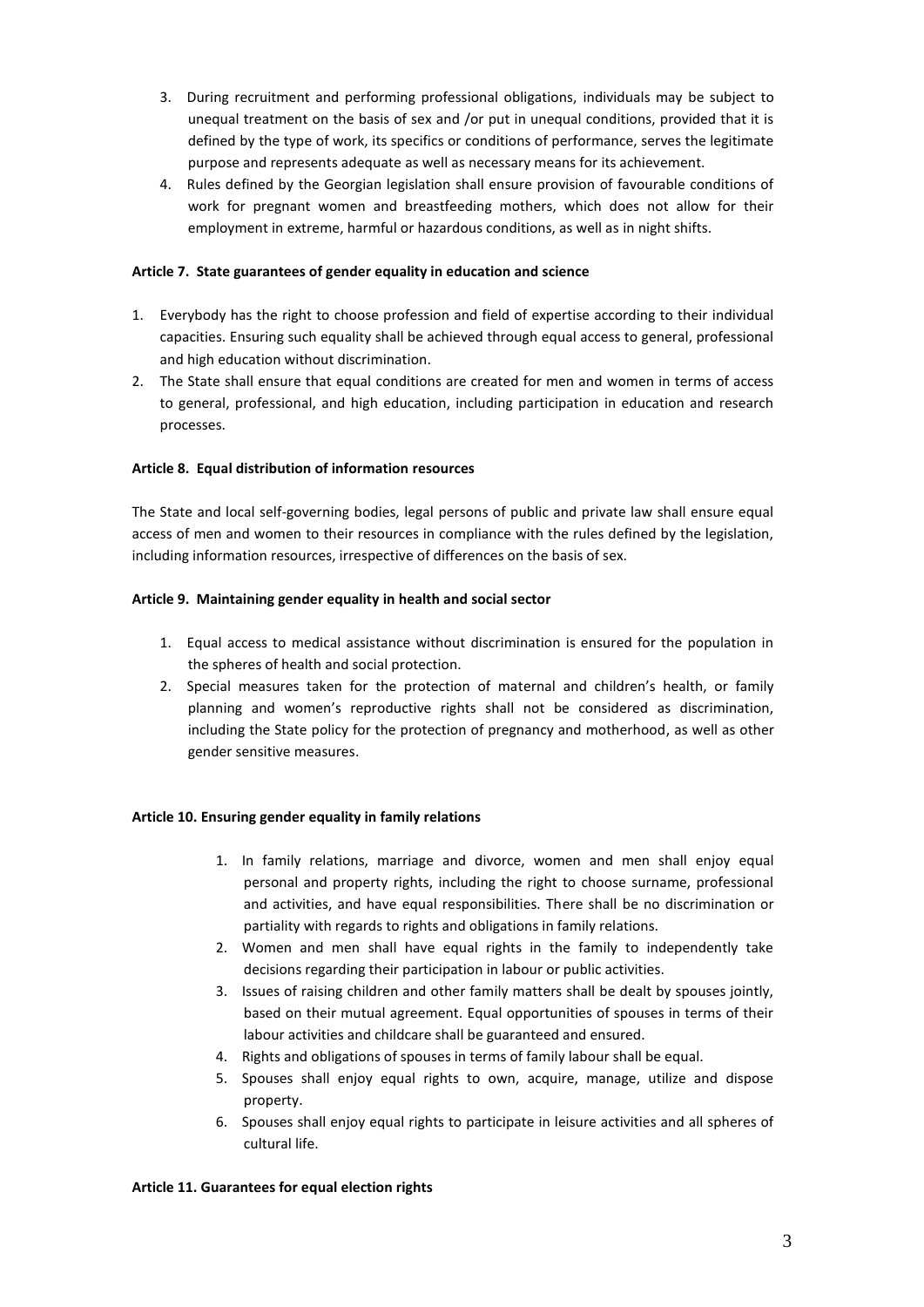- 1. Everyone shall enjoy the right to participate in elections on equal conditions without discrimination;
- 2. To provide the right to be represented in the representative body, equal opportunities of both women and men shall be ensured;
- 3. Women and men can be elected on equal conditions without discrimination.

## **Chapter III. Oversight of Gender Equality**

#### **Article 12. Ensuring gender equality by the Parliament of Georgia**

- 1. In compliance with the regulations of the Georgian Parliament and Legislation, the Parliament of Georgia shall ensure preliminary preparation of legislative issues in the field of gender and facilitation of Parliament decisions in this regard, as well as exercise oversight over the activities of the bodies reporting to the Parliament of Georgia;
- 2. In compliance with the regulations of the Georgian Parliament and Legislation, and with the aim of ensuring systemic and coordinated work on gender issues, the Parliament of Georgia shall create a Gender Equality Council. The composition, status, functions and authority of the Council shall be defined by the Parliamentary resolution and regulatory provisions of the Gender Equality Council approved by the Chairman of the Parliament.
- 3. The Council shall be entitled to:
	- a. develop and submit an action plan on ensuring gender equality to the Government of Georgia for endorsement, and ensure coordination and monitoring of its implementation;
	- b. carry out gender audit and develop proposals for overcoming existing gender disparities in the legislation;
	- c. conduct gender review of draft laws;
	- d. develop targeted programmes and plan separate activities for achieving gender equality and enjoyment of equal rights by women and men;
	- e. develop and institutionalise the system of monitoring and evaluation of interventions for ensuring gender equality, as well as develop respective recommendations;
	- f. request and receive any information or documentation from any State or local selfgoverning bodies related to gender equality issues, except for documents, confidentiality of which is ensured by the current legislation;
	- g. review statements, documentations or other information regarding violation of gender equality, respond to them, and develop relevant recommendations under its authority;
	- h. invite representatives and/or experts from international or local organisations working in the relevant field to discuss issues related to gender equality;
	- i. perform other activities defined by the legislation of Georgia.
- 4. The Commission shall coordinate and exercise oversight over the ministries and sub-agencies institution activities in the field of gender equality protection and implementation, and provide recommendations for ensuring gender equality, as required.